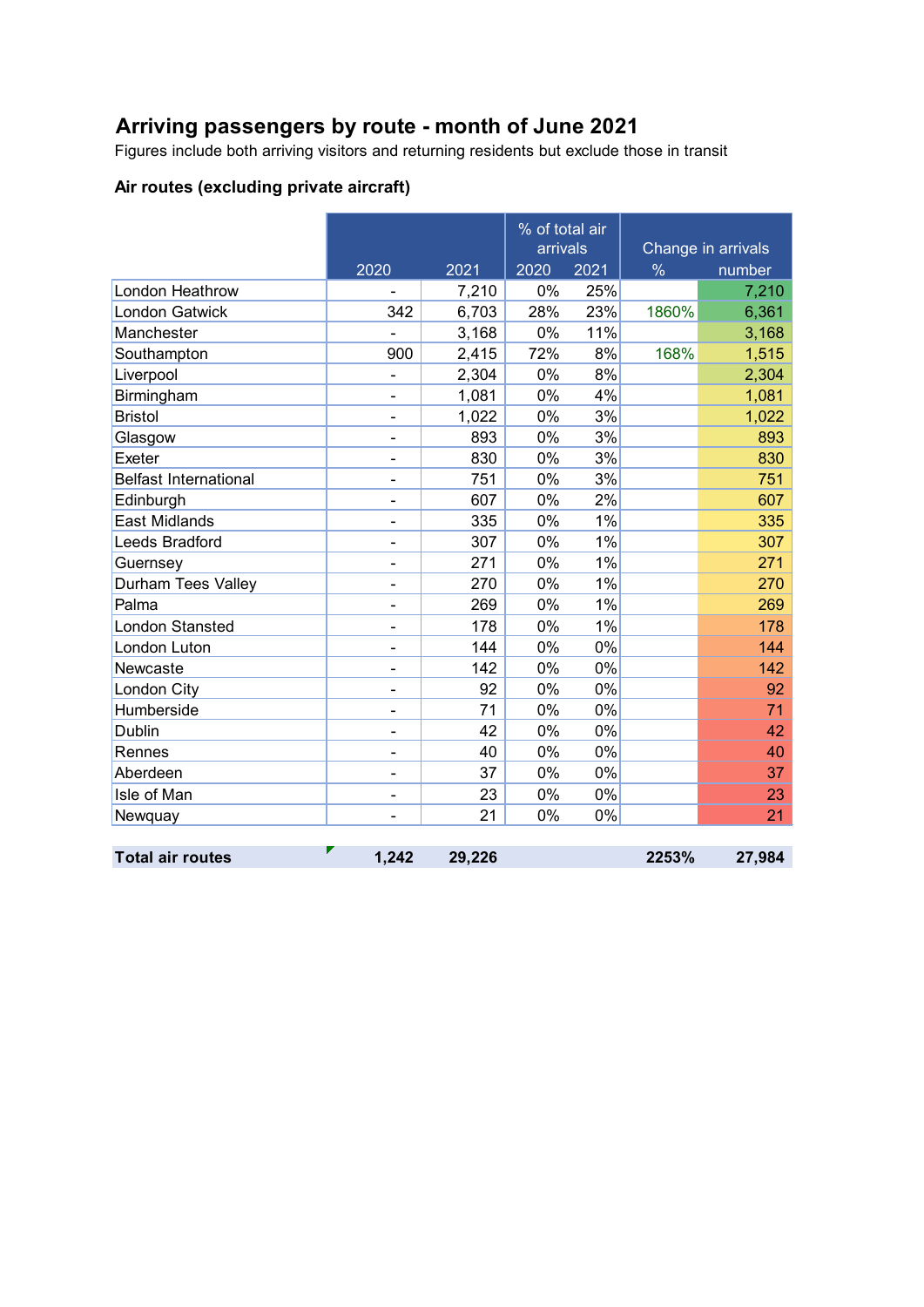# **Arriving passengers by route - month of June 2021**

Figures include both arriving visitors and returning residents but exclude those in transit

#### **Sea routes**

|                    | 2020 | 2021  | % of total sea<br>arrivals<br>2020 | 2021  | $\%$       | Change in arrivals<br>number |
|--------------------|------|-------|------------------------------------|-------|------------|------------------------------|
| Poole              |      | 5,262 | 0%                                 | 77%   | #DIV/0!    | 5,262                        |
| Portsmouth         | 53   | 990   | 20%                                | 14%   | 1768%      | 937                          |
| <b>St Malo</b>     | 197  | 313   | 74%                                | 5%    | 59%        | 116                          |
| Guernsey           | 6    | 211   | 2%                                 | 3%    | 3417%      | 205                          |
| Visiting Yachtsmen |      | 75    | $0\%$                              | $1\%$ |            | 75                           |
| Granville          | 12   | 7     | 4%                                 | $0\%$ | $-42%$ $-$ | 5                            |
|                    |      |       |                                    |       |            |                              |

| <b>Total sea routes</b> | 268 | 6,858 | 2459.0% | 6,590 |
|-------------------------|-----|-------|---------|-------|
|                         |     |       |         |       |

#### **Air and Sea combined**

|                              |       |        | share of<br>arrivals by air |      | Change in arrivals |        |
|------------------------------|-------|--------|-----------------------------|------|--------------------|--------|
|                              | 2020  | 2021   | 2020                        | 2021 | <b>Vo</b>          | number |
| Total arrivals (air and sea) | 1,510 | 36.084 | 82%                         |      | 81% 2289.7%        | 34.574 |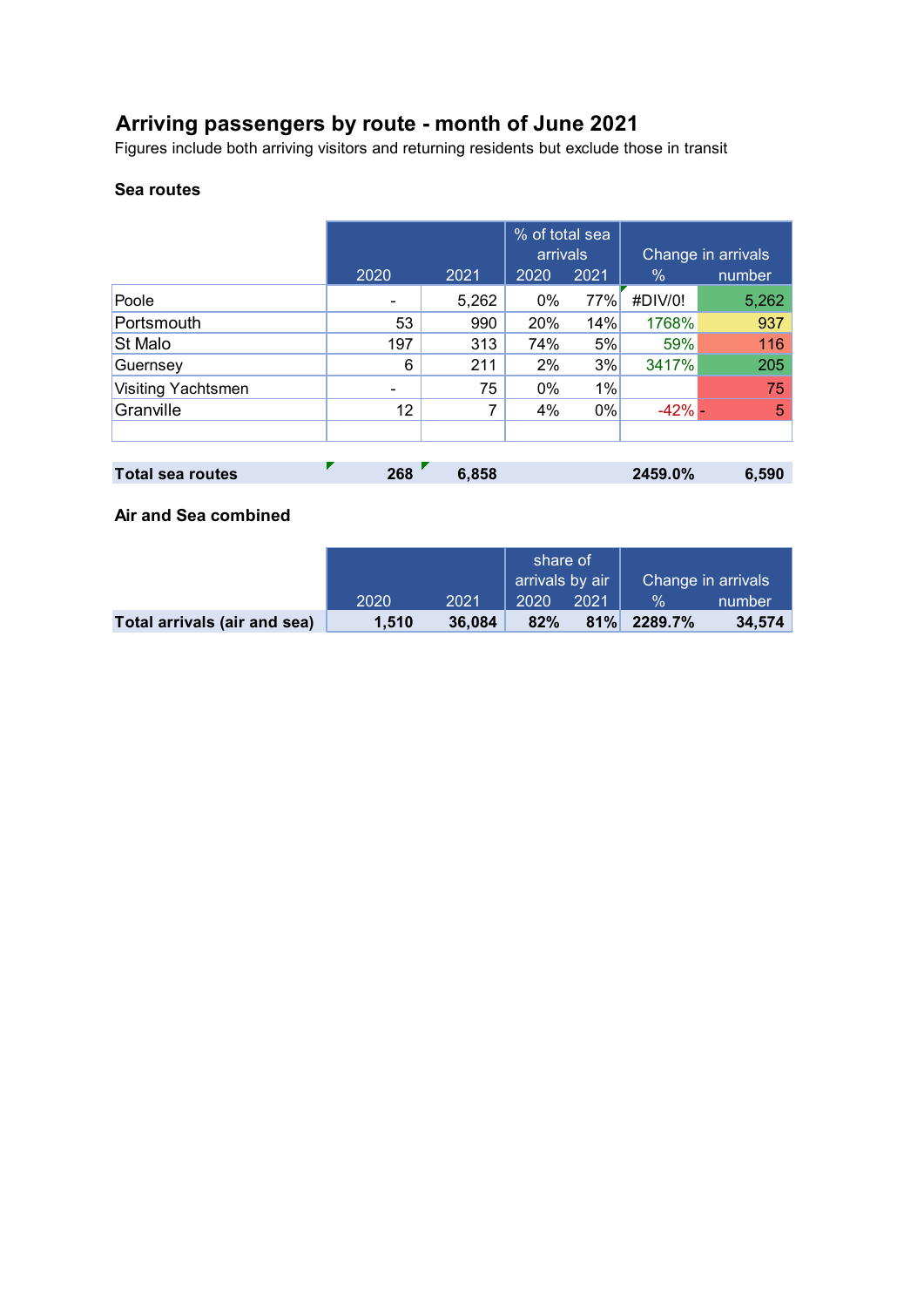# **Arriving passengers by route - Year-to-date 2021**

Figures include both arriving visitors and returning residents but exclude those in transit

### **Air routes (excluding private aircraft)**

|                              |                          |                          | % of total air<br>arrivals |      |               | Change in arrivals |
|------------------------------|--------------------------|--------------------------|----------------------------|------|---------------|--------------------|
|                              | 2020                     | 2021                     | 2020                       | 2021 | $\frac{0}{6}$ | number             |
| London Heathrow              | 25                       | 15,419                   | 0%                         | 29%  | 61576%        | 15,394             |
| London Gatwick               | 69,003                   | 11,500                   | 53%                        | 22%  | $-83%$ -      | 57,503             |
| Southampton                  | 13,626                   | 7,490                    | 10%                        | 14%  | $-45%$ -      | 6,136              |
| Manchester                   | 5,530                    | 3,532                    | 4%                         | 7%   | $-36%$ -      | 1,998              |
| Liverpool                    | 11,741                   | 2,814                    | 9%                         | 5%   | $-76%$ -      | 8,927              |
| Birmingham                   | 4,065                    | 2,179                    | 3%                         | 4%   | $-46% -$      | 1,886              |
| <b>Bristol</b>               | 1,899                    | 2,100                    | 1%                         | 4%   | 11%           | 201                |
| Exeter                       | 3,009                    | 1,414                    | 2%                         | 3%   | $-53%$ -      | 1,595              |
| Glasgow                      | 2,301                    | 1,337                    | 2%                         | 3%   | $-42%$ -      | 964                |
| <b>Belfast International</b> | ä,                       | 920                      | 0%                         | 2%   |               | 920                |
| Edinburgh                    | 2,450                    | 607                      | 2%                         | 1%   | $-75%$ -      | 1,843              |
| Madeira                      | 1,731                    | 422                      | 1%                         | 1%   | $-76%$ -      | 1,309              |
| East Midlands                | 1,060                    | 374                      | 1%                         | 1%   | $-65%$ -      | 686                |
| Guernsey                     | 8,813                    | 365                      | 7%                         | 1%   | $-96%$ -      | 8,448              |
| Rennes                       | 33                       | 362                      | 0%                         | 1%   | 997%          | 329                |
| Durham Tees Valley           | -                        | 310                      | 0%                         | 1%   |               | 310                |
| Leeds Bradford               |                          | 307                      | 0%                         | 1%   |               | 307                |
| London Luton                 | 328                      | 300                      | 0%                         | 1%   | $-9% -$       | 28                 |
| Palma                        | $\overline{\phantom{a}}$ | 269                      | 0%                         | 1%   |               | 269                |
| <b>London Stansted</b>       |                          | 178                      | 0%                         | 0%   |               | 178                |
| Newcastle                    | 66                       | 142                      | 0%                         | 0%   | 115%          | 76                 |
| London City                  | 2,035                    | 92                       | 2%                         | 0%   | $-95%$ -      | 1,943              |
| Newquay                      | $\overline{a}$           | 88                       | 0%                         | 0%   |               | 88                 |
| Humberside                   | $\blacksquare$           | 71                       | 0%                         | 0%   |               | 71                 |
| <b>Dublin</b>                | $\frac{1}{2}$            | 42                       | 0%                         | 0%   |               | 42                 |
| Aberdeen                     | $\overline{\phantom{a}}$ | 37                       | 0%                         | 0%   |               | 37                 |
| Doncaster                    | $\frac{1}{2}$            | 32                       | 0%                         | 0%   |               | 32                 |
| Isle of Man                  | ä,                       | 23                       | 0%                         | 0%   |               | 23                 |
| Cardiff                      | 815                      | ÷,                       | 1%                         | 0%   | $-100%$ –     | 815                |
| <b>Tenerife</b>              | 631                      | $\blacksquare$           | 0%                         | 0%   | $-100%$ –     | 631                |
| Geneva                       | 459                      | $\overline{\phantom{a}}$ | 0%                         | 0%   | $-100%$ -     | 459                |
| Paris                        | 148                      | $\overline{a}$           | 0%                         | 0%   | $-100\%$ –    | 148                |
| Grenoble                     | 65                       | $\blacksquare$           | 0%                         | 0%   | $-100\%$ –    | 65                 |
| Warsaw                       | 11                       | ÷,                       | 0%                         | 0%   | $-100\%$ –    | 11                 |
|                              |                          |                          |                            |      |               |                    |
| <b>Total air routes</b>      | 129,844                  | 52,726                   |                            |      | $-59.4%$ -    | 77,118             |